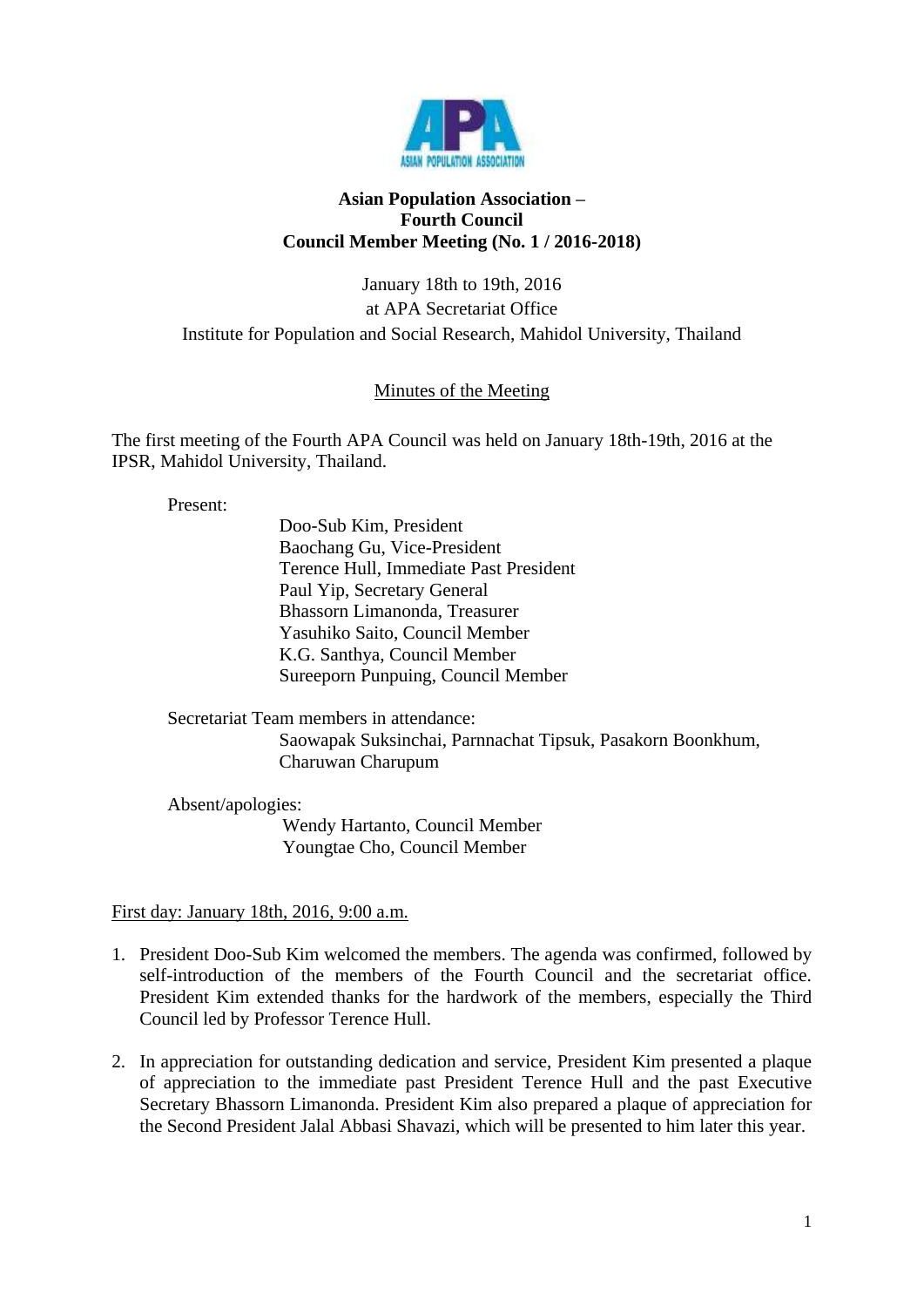- 3. The President requested the immediate past President Terry Hull to brief the Council about the historical development of the APA and the roles of APA in promoting professional population research in the Asian region.
	- The term of service of the Council members was extended from two years to three years in the Constitution in order to have enough time to organize high quality APA Conferences and effectively manage association affairs.
	- *-* APA needs to have better scheduling with other organisations which run some major conferences, for example, IUSSP and other regional associations.
	- *-* A very good Conference was held in Kuala Lumpur in 2015 and valuable experience was gained by how various committees can work coherently. The composition of the Scientific Committee is important to go through the review process on a large number of submitted abstracts and to constitute a conference scientific programme. The expectations and obligations of the NOC of the hosting country need to be spelt out very clearly in relation to the APA Secretariat as well as the Scientific Committee. It should be noted that the role of the Secretariat is very important to ensure that the membership pays the subscription and takes part in scientific activities.
	- *-* Terry Hull stressed the importance in communicating with other organizations: PAA, African, South American, and European Population Associations as well as the UNFPA; participation to PAA and IUSSP meetings.
	- *-* It was also argued that APA should develop itself as a forum or a platform for some important demographic, socioeconomic and political issues in Asia region for further development.
- 4. It is regrettable that the NOC of the Third APA Conference only returned an amount of USD 5,000 to APA after the Conference out of the APA support of USD 46,000 to the Conference, and that APA still has not received the audited financial statement of the Third APA Conference income and expenditure from the NOC. President Kim requested Terry Hull to draft a letter, asking for the audited financial statement of the Third APA Conference income and expenditure to be sent to Professor Awang, Chair of the NOC in Kuala Lumpur.
- 5. UNFPA Asia and the Pacific Regional Office (APRO) provided financial support at amount of USD 50,000 to the Third APA Conference as well as technical support. Out of this UNFPA grant, USD 35,000 was allocated for scholarships and 59 scholarships were awarded by the Scientific Committee. The UNFPA Country Offices (in Iran, India and other countries) extended financial support to cover traveling costs for participants to the conference (The total amount unknown). The NOC in Kuala Lumpur received RM 70,000 from local registration and RM 250,000 fund raised.
- 6. Financial matters: Sureeporn Punpuing presented a financial report for the period 2013- 2015 with a balance of USD 38,112.99 as of December 31st, 2015. Bhassorn Limanonda briefed about the APA bank accounts originally held in Chulalongkorn and the progress of their transfer to Mahidol. The Council discussed securing income from the membership payment and the conference registration fee.
- 7. The President and the Council suggested that the secretariat office work out a more detailed breakdown of the expenditures, especially in relation to the conference organization and secretariat office expenses. It was confirmed that USD 38,112.99 is the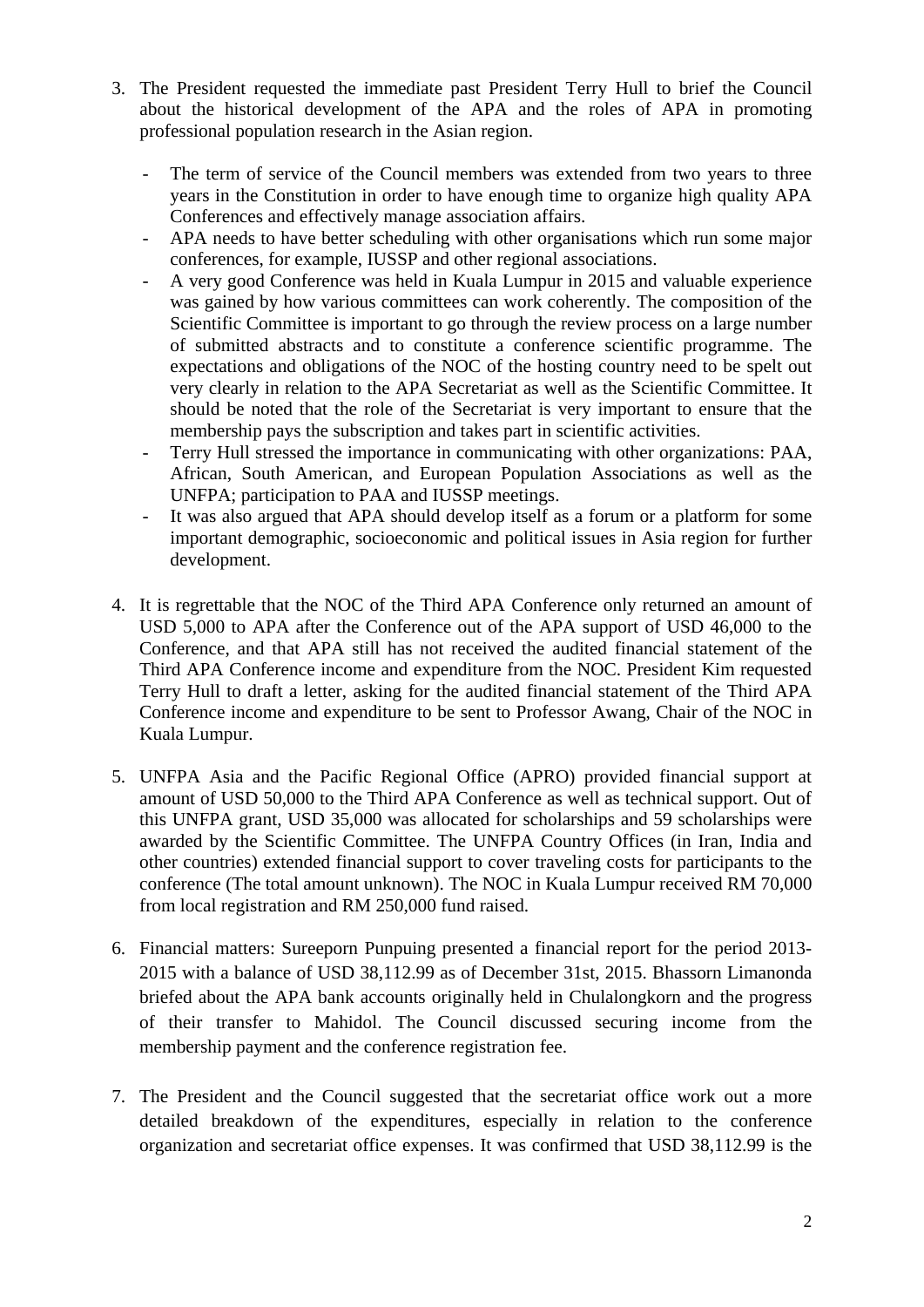current balance, which should be considered as the available money at the starting point of the administration of the Fourth Council.

- 8. Considering that the current level of the annual membership (USD 25.00) is very low, the possibility of re-evaluation of the membership fee was raised. However, President Kim pointed out that it is not the right time to revisit the membership fee. The Council agreed to revisit this issue later this year or at the next Council meeting.
- 9. President Kim suggested that, if the council members support their own airfare, not from the APA, to attend the council meeting, the source should be counted as a donation and be reported in the APA newsletter and website.
- 10. Membership:
	- *Bank accounts:* Bhassorn Limanonda, the treasurer, suggested opening an additional "bank account" for monitoring donations and fundraising apart from the two existing accounts: cash flow for daily administration and the membership fee. It was noted that this would not require the opening of a new bank account, but simply the maintenance of a clearly separate record of transactions.
	- *- Payment of membership fees:* Successive councils have set policies requiring that all speakers for oral sessions of conferences and all members of Scientific Groups must be either financial regular members or approved student members of APA. It is the responsibility of the Secretariat, the conference organizers, and the Scientific Group leaders to ensure that this policy is implemented.
	- Suggestions were made to increase the number of members.
		- 1) China: A potential target to recruit more membership. Chinese demographers need to be more proactively engaged.
		- 2) Indonesia and other countries: Links should be made through professional organizations and population stakeholders.
		- 3) Each Council member is responsible to a number of countries to check email addresses and contact the members to promote the APA in their respective countries.
		- 4) Student membership: Students must annually certify their continuing student membership by a letter from their mentor/supervisor or a photocopy/scan of a current student ID card.
		- 5) Payment should be made easier, and a reminder sent to those who have not paid.
- 11. APA Scientific Groups: K. G. Santhya reported on the progress of the Scientific Groups during 2013-2015. It is hoped more interest can be generated to attract more membership. Also, there was a discussion of the amount of the triennial budget to be set aside for Scientific Groups. It was agreed that the administration of the budget should rest on the Council. The Scientific Group should be encouraged to seek external funding, and there is no guarantee of funding from APA for any Scientific Group activities, though the Council will consider well documented proposals for modest seed funding. Rules to distribute money should be specified. There were some concern about the sustainability of the support and finance of the association.
- 12. Regarding the 4th APA Conference, Doo-Sub Kim informed the Council that the Asian Demographic Research Institute in Shanghai and the BKKBN in Indonesia expressed interest in organizing the next APA Conference in 2018. The Council decided that institutions interested in organizing the conference should be asked to submit a proposal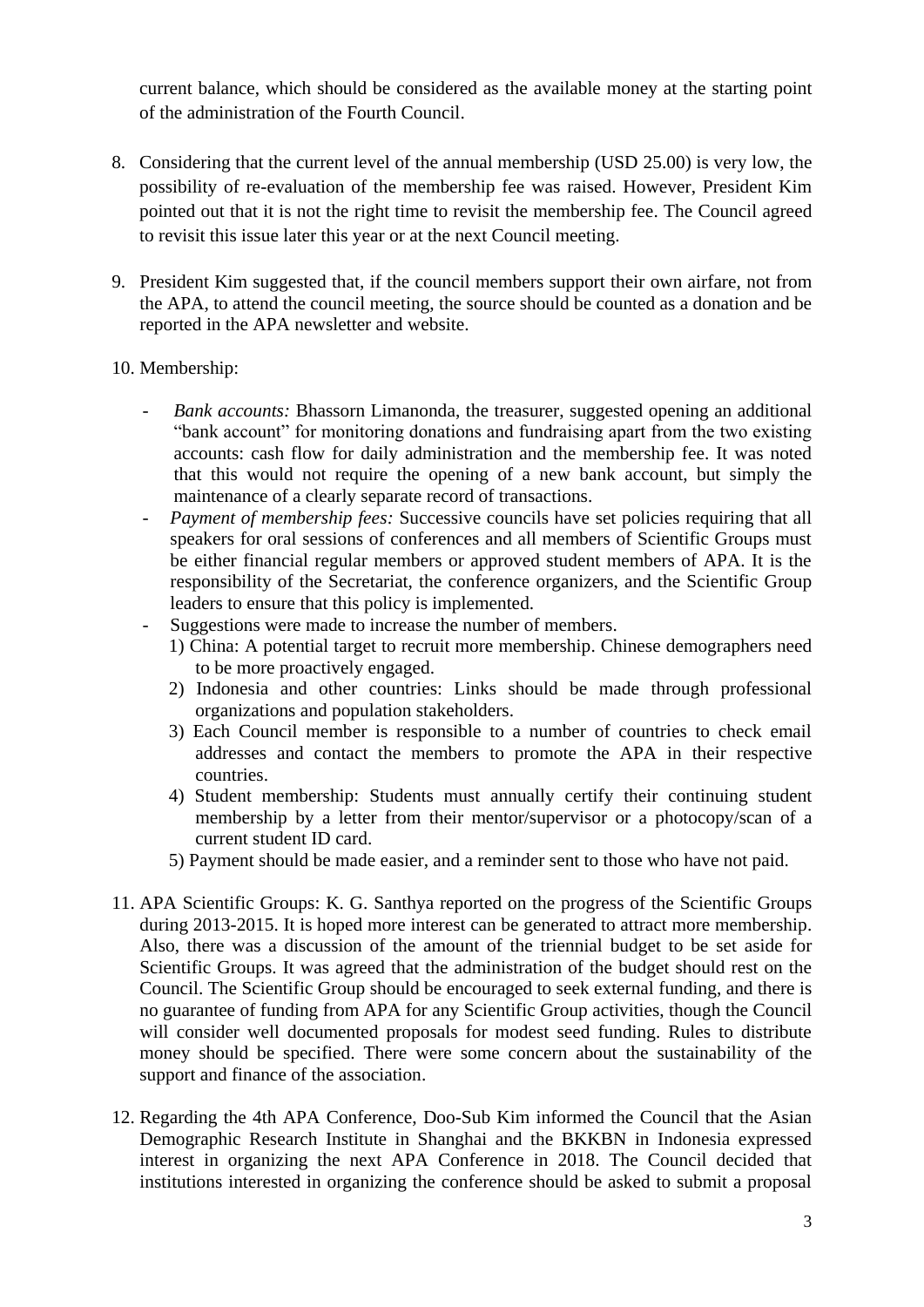stating the facilities available, estimated in-country costs for participants, travel, visa requirements, and the estimated funds that the proposers would be able to raise from governments or foundations. Terry Hull agreed to draft an announcement of the request for proposals within a week.

## Second day: January 19th, 2016, 9:00 a.m.

- 13. Budget: Sureeporn Punpuing reported a proposed budget for 2016-2018. The Council further discussed the income and expenditure. It was suggested that USD 5,000 be allocated to support Scientific Group activities in 2016.
- 14. Considering the poor financial situation, Doo-Sub Kim drew attention to the possibility of reducing the operating cost of the secretariat office. It was suggested that follow-up discussions be made between Sureeporn Punpuing and the new Executive Secretary.
- 15. Newsletter: one issue was published in July 2014 and one issue in September 2015. President Kim requested K. G. Santhya and Paul Yip to serve as managing co-editor of the APA newsletter. The first issue to be finalized and uploaded by March 1st, and the second issue, in September 2016.
- 16. Website provides a good opportunity to reach out to the community and needs to be improved. Doo-Sub Kim requested Yasuhiko Saito to guide the structuring of the website.
- 17. Collaboration with other population organizations:
	- Doo-Sub Kim informed the Council that Adrian Hayes represented APA at the 7th African Population Conference, which was held in Pretoria, South Africa during November 30- December 4, 2015. With financial support from UNFPA, the Union of African Population Studies (UAPS) invited APA to send a representative. The President of the Latin American Population Association attended the 3rd APA Conference in KL without any support offered from APA. In 2015, PAA budgeted one person from each regional Population Association to attend the PAA meeting. However, no news from PAA on supporting APA to attend the meeting in Washington DC this year has been received.
- 18. President's delegation duties:
	- *-* Terry Hull: Draft a letter of announcement of the call for proposals for the next conference.
	- *-* K. G. Santhya: SG coordinator; draft the call for proposals of SGs with information on the key guidelines; .
	- *-* Paul Yip and K. G. Santhya: Managing co-editors of the APA newsletter; provide information for publication on the APA website.
	- *-* Sureeporn Punpuing and Yasuhiko Saito: Conference program.
	- *-* Baochang Gu and Youngtae Cho: Management of the fundraising strategy.
	- *-* Bhassorn Limanonda and Wendy Hartanto: Management and updating financial status.
	- *-* Parnnachat Tipsuk: Maintenance of information in the membership database; report to Council regularly on the number of paid members by country, sex, and age group.